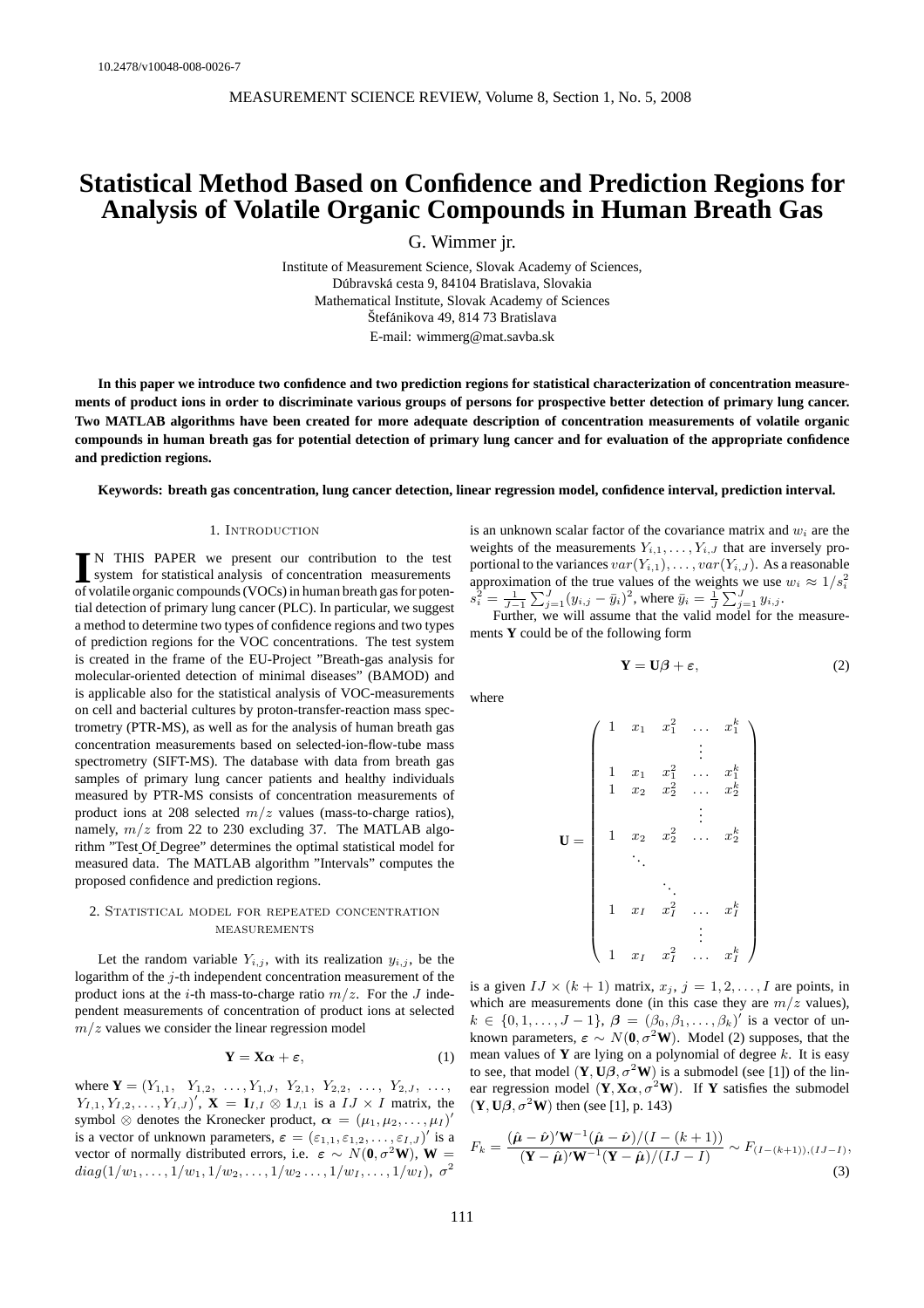where  $\hat{\mu} = \mathbf{X} (\mathbf{X}' \mathbf{W}^{-1} \mathbf{X})^{-1} \mathbf{X}' \mathbf{W}^{-1} \mathbf{Y}$  is the best linear unbiased estimator of  $E(\hat{\mathbf{Y}})$  in the model (1) and  $\hat{\boldsymbol{\nu}} = \mathbf{U}(\mathbf{U}'\mathbf{W}^{-1}\mathbf{U})^{-1}\mathbf{U}'\mathbf{W}^{-1}\mathbf{Y}$ is the best linear unbiased estimator of  $E(Y)$  in the submodel (2). The MATLAB algorithm "Test Of Degree" is searching for the lowest  $k$ , such that the hypotheses  $H_0$ :"Measured data are not inconsistent with the statement, that  $E(Y)$  is lying on the polynomial of  $k$ -th degree", is not rejected.

## 3. Confidence and prediction regions

Let **Y** ~  $N(\mathbf{U}\boldsymbol{\beta}; \sigma^2\mathbf{W})$  and  $\{(m/z)_1, (m/z)_2, \ldots, (m/z)_I\} =$ A where  $(m/z)_i = x_i$ ,  $i = \{1, 2, \ldots, I\}$  are the mass-tocharge ratios for which the product ions concentrations were measured. Further, let  $\mathbf{x}_i = (1, x_i, x_i^2, \dots, x_i^k)'$  and let  $d_{x_i} =$  $\sqrt{\mathbf{x}_i'(\mathbf{U}'\mathbf{W}^{-1}\mathbf{U})^{-1}\mathbf{x}_i}.$ 

For chosen  $x_i \in A$  the  $(1-\alpha)100\%$ -confidence interval for  $\mathbf{x}'_i\mathbf{\beta}$ is given as

$$
\left\langle \mathbf{x}'_i \hat{\boldsymbol{\beta}} - s d_{x_i} t_{(IJ - (k+1))} (1 - \alpha/2), \right. \left. \mathbf{x}'_i \hat{\boldsymbol{\beta}} + s d_{x_i} t_{(IJ - (k+1))} (1 - \alpha/2) \right\rangle,
$$
\n
$$
(4)
$$

where  $s^2 = [(\mathbf{Y} - \hat{\mathbf{Y}})' \mathbf{W}^{-1} (\mathbf{Y} - \hat{\mathbf{Y}})] / (IJ - (k+1))$  is the unbiased estimator of  $\sigma^2$  and  $\hat{\boldsymbol{\beta}} = (\mathbf{U}'\mathbf{W}^{-1}\mathbf{U})^{-1}\mathbf{U}'\mathbf{W}^{-1}\mathbf{Y}$  is the best linear unbiased estimator of  $\beta$ ,  $\hat{\mathbf{Y}} = \mathbf{U}\hat{\beta}$ , and further,  $t_{(IJ-(k+1))}(1-\alpha/2)$ is the  $(1 - \alpha/2)$  quantile of the t-distribution with  $(IJ - (k + 1))$ degrees of freedom.

At least  $(1 - \alpha)100\%$ -confidence region for  $\mathbf{x}'_i \boldsymbol{\beta}$  for all  $x_i \in \mathcal{A}$ is given as

$$
\left\langle \mathbf{x}_{i}'\hat{\boldsymbol{\beta}} - sd_{x_{i}}\sqrt{(k+1)F_{(k+1,(IJ-(k+1)))}(1-\alpha)}, \right.\n\mathbf{x}_{i}'\hat{\boldsymbol{\beta}} + sd_{x_{i}}\sqrt{(k+1)F_{(k+1,(IJ-(k+1)))}(1-\alpha)} \right\rangle, \tag{5}
$$

where  $F_{(k+1,(IJ-(k+1)))}(1-\alpha)$  is the  $(1-\alpha)$  quantile of the Fdistribution with  $k + 1$ ,  $(IJ - k - 1)$  degrees of freedom.

Interval, which covers the next realization of the random variable  $Y_{x_i} = \mathbf{x}'_i \boldsymbol{\beta} + \varepsilon_{x_i}, \varepsilon_{x_i} \sim N(0, \frac{\sigma^2}{w_i})$  $\frac{\sigma^2}{w_i}$ ),  $x_i \in \mathcal{A}$  with probability  $(1-\alpha)$ 



is

$$
\left\langle \mathbf{x}_{i}^{\prime} \hat{\beta} - s \sqrt{\frac{1}{w_{i}} + d_{x_{i}}^{2}} t_{(IJ - (k+1))} (1 - \alpha/2), \right. \left. \mathbf{x}_{i}^{\prime} \hat{\beta} + s \sqrt{\frac{1}{w_{i}} + d_{x_{i}}^{2}} t_{(IJ - (k+1))} (1 - \alpha/2) \right\rangle.
$$
\n(6)

This random interval is called the  $(1 - \alpha)100\%$ -prediction interval for a single future observation  $Y_{x_i}$ .

At least  $(1 - \alpha)100\%$ -prediction region for  $Y_{x_i}$  for all  $x_i \in \mathcal{A}$ is

$$
\left\langle \mathbf{x}'_i \hat{\boldsymbol{\beta}} - s \sqrt{\frac{1}{w_i} + d_{x_i}^2} \sqrt{IF_{(I,(IJ - (k+1)))}(1-\alpha)}, \right.\n\mathbf{x}'_i \hat{\boldsymbol{\beta}} + s \sqrt{\frac{1}{w_i} + d_{x_i}^2} \sqrt{IF_{(I,(IJ - (k+1)))}(1-\alpha)} \right\rangle.
$$
\n(7)

In the situation, when  $k \ll I$ , the tolerance region could be more suitable than the prediction region (7), for more details see [2], [3].

The MATLAB algorithm "Intervals" computes the confidence interval (4) and prediction interval (6) for chosen k and  $x_i \in A$  and also the confidence region (5) and prediction region (7), respectively.

#### 4. Some illustrative examples

Let us demonstrate the above mentioned confidence and prediction regions on the data, where the concentrations of selected VOCs were determined in exhaled breath samples of healthy subjects and of subjects with primary lung cancer by proton-transfer-reaction mass spectrometry (PTR-MS) in ppb (particles-per-billion) levels, sampled and measured at the Medical University of Innsbruck, Austria, during years 2006 and 2007. The measured counts were transformed using the knowledge of chemistry kinetics and reaction constants to concentrations of volatile organic compounds in ppb levels. The medians from at least 3 repeated concentration measurements of the selected compounds  $(m/z$  values) were taken per each breath sample and were used for analysis (in all cases is  $\alpha = 0.05$ ).